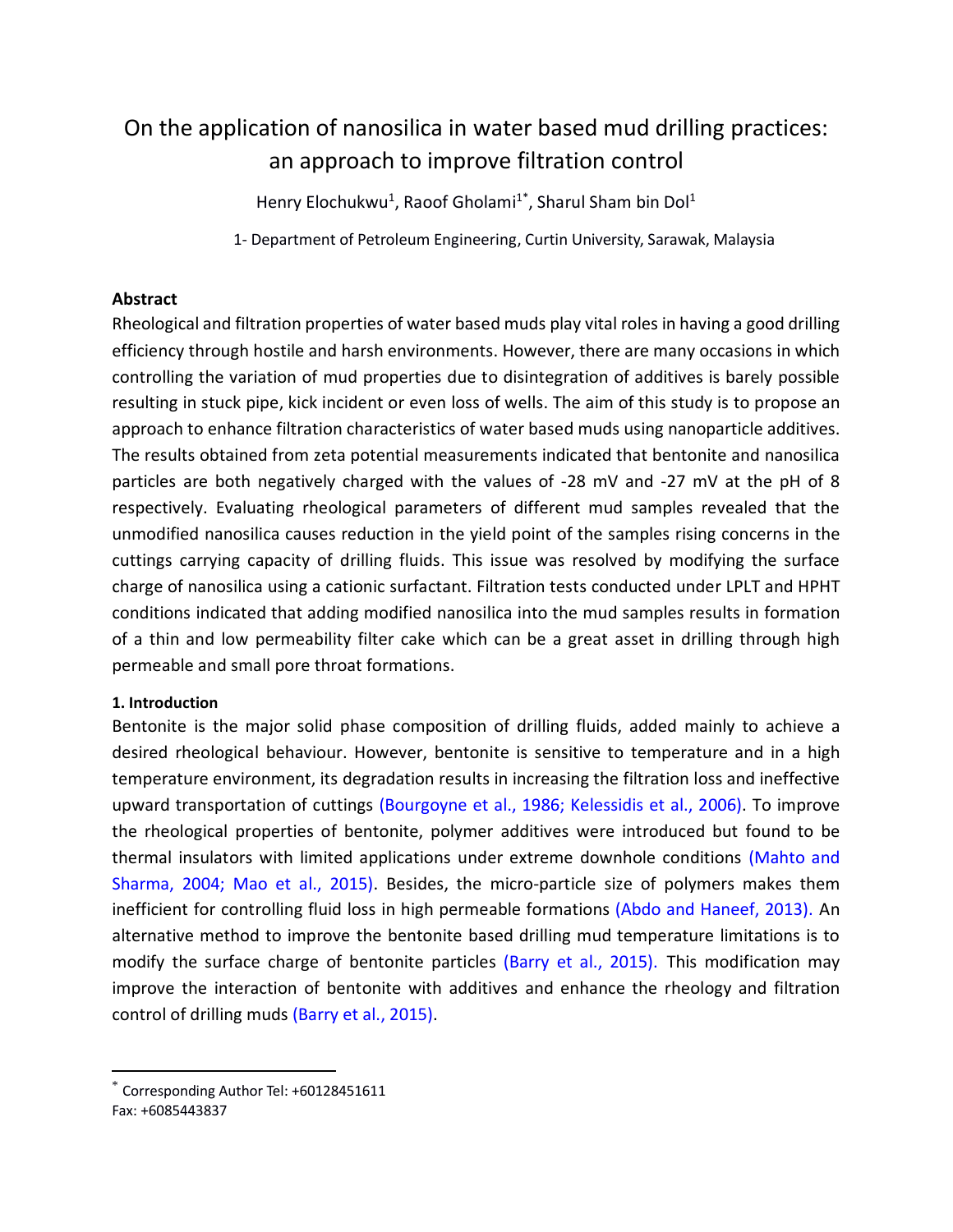Nanoparticles have found their applications in the oil and gas industry and been successfully used in enhanced oil recovery (Zargartalebi et al., 2014), reservoir deliverability (Hoelscher et al., 2012) and drilling fluid design (Srivatsa and Ziaja, 2012; Sadeghalvaad and Sabbaghi, 2014; Barry et al., 2015). In fact, there have been many studies reporting the integration of nanoparticles with drilling mud formulations in recent years. Although improvements of rheology and filtration loss have been indicated by many (Amanullah and Al-Tahini, 2009; Amanullah et al., 2011; Srivatsa and Ziaja, 2012; Zakaria et al., 2012; Sadeghalvaad and Sabbaghi, 2014; Barry et al., 2015; Ismail et al., 2016), there are studies rising concerns about the reduction of cutting carrying capacities of water based muds (Vryzas et al., 2015; Mahmoud et al., 2016) when nanosilica was added to drilling muds. This indicates the fact that the nature and interaction of bentonite with nanosilica have not been fully understood.

Bentonite clay has a negative surface charge which is mainly because of the substitution of low valence atoms in its lattice (Luckham and Rossi, 1999; Missana and Adell, 2000). The stability of colloidal suspensions of bentonite is, therefore, a function of the surface charge of bentonite and the pH of the aqueous system. Barry et al. (2015) and Hafshejani et al. (2016) illustrated the negative surface charge face and positive charge edge of bentonite clay platelet. Bourgoyne et al (1986) explained the mode of the interaction of hydrated bentonite which is due to the edge-toedge (E-E) and edge-to-face (E-F) associations caused by unbalanced net charges on the edge and surface of bentonite platelets. As a result, in a high pH and high temperature environment with presence of cations, the bentonite solution aggregates and flocculates resulting in increasing the yield point of drilling mud and decreasing the capacity to control the filtration loss. This situation may become far worse when nanosilica with a negative surface charge is added to the water based mud having an interaction with bentonite in the aqueous environment which would be dominated by a strong electrostatic repulsive force (Missana and Adell, 2000; Yalcin et al., 2002; Ma et al., 2010). Vryzas et al., (2015) and Mahmoud et al., (2016) showed that as a result of this repulsive force, deflocculation occurs causing an increase in viscosity and reduction of the yield point which is a crucial parameter to have a good cutting carrying capacity during drilling. The filtration loss of the aqueous system also increases by this integration. To resolve this issue, either the surface of bentonite (Sibel et al., 2012; Barry et al., 2015) or that of nanosilica (Ma et al., 2010; Ahualli et al., 2011; Ghanbari and Naderifar, 2016) must be modified. However, most of the studies carried out in recent years are providing discussions on changes observed in rheological properties and there are very limited number of studies concerning filtration loss of water based muds having nanosilica included.

The aim of this study is to have a deeper look into the interactions posed by nanosilica when it is added to a water based mud. Rheology and filtration loss of mud samples having different concentrations of modified and unmodified nanosilica were investigated under Low Pressure Low Temperature (LPLT) and High Pressure High Temperature (HPHT) conditions, and the nature of the filter cake was examined to evaluate its applications.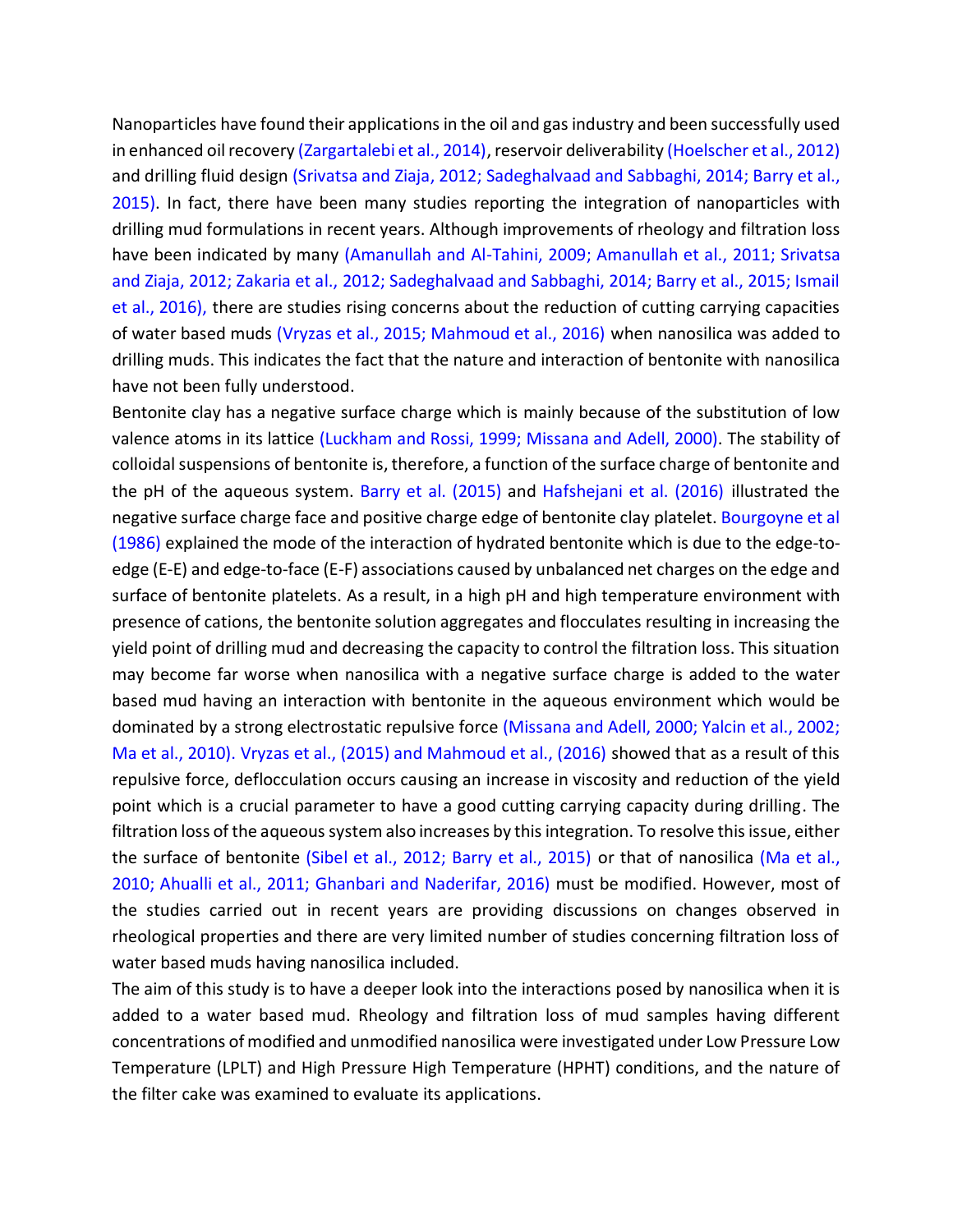#### **2. Silicate Based Muds**

Sodium or potassium silicate based drilling fluids are known as effective and successful approaches for drilling through reactive and low/high preamble formations because of their inhibitive and filtration control characteristics (McDonald et al,., 2007). The mechanisms by which silicates are able to prevent mud filtration and water hydration are as follows:

- **Pore plugging:** This is perhaps the most important characteristics of a silicate based mud. Soluble silicate solutions start out as mono-silicate, that partially polymerises to form negatively charged silicate oligomers. The process is halted at pH 11-12 due to mutual repulsion, leaving oligomers which can partially penetrate micro-pore structures. Filtrate containing these oligomers is given by hydraulic flow or diffusion into pore fabrics where:
- I. Pore fluid (pH +/- 7) dilutes the filtrate whereby the oligomers overcome their mutual repulsion and coagulate to form silicate gels.
- II. Oligomers react with free polyvalent cations associated with clay surfaces (or edges) to form insoluble precipitates.
- III. The gelled and/or precipitated silicates provide a physical barrier which prevent further filtrate invasion and pore penetration. The wellbore and formations are, thus, pressure isolated and filtration stops.
- **Osmotic dehydration:** The barrier of gelled/precipitated silicates also acts as a highly selective osmotic membrane through which the drilling fluid's water activity can be reduced. This generates an osmotic pressure driving osmotic flow of waters across the silicates membrane from formations to the drilling fluid. Although the amount of water involved is minimal, this process will dehydrate the near-wellbores shale effectively: dehydration leads to larger near wellbore effective stresses and an increase in shale strength, both of which are beneficial to stability (Alford et al., 2005).
- **Ion Exchange:** An additional advantageous of monovalent ions such as K<sup>+</sup> included in a silicate based mud is that they can be exchanged by  $Ca^{+2}$  and Mg<sup>+2</sup> at the clay surface, making these ions available to precipitate. The high salinity will also lower silicate gelation times and increases the deposition of silicate gels (Fritz and Jarrett, 2007).

Silicate based muds are cheaper than synthetics, which are widely used for drilling through HPHT conditions, and can provide excellent wellbore stability, together with a good metal/shale and metal/sandstone lubricity (McDonald et al., 2007). They are also environmental friendly and less prone to bit balling which is required to have a high rate of penetration (ROP). However, they require attentions on good hole cleaning practices because of reduction in the yield point of muds (Soric et al., 2004). The WBM having silicates has also a temperature limitation of 225°F.

Nanosilica has been used for stabilizing invert emulsion drilling mud in HPHT operations with potential of inhibitive even in low concentrations (Amanullah and Al-Tahini, 2009). Nano scale size and high surface area of nanosilica makes it a strong and reactive additive for a drilling mud formulation (Alias et al., 2014). These nanoparticles also have a high thermal stability (higher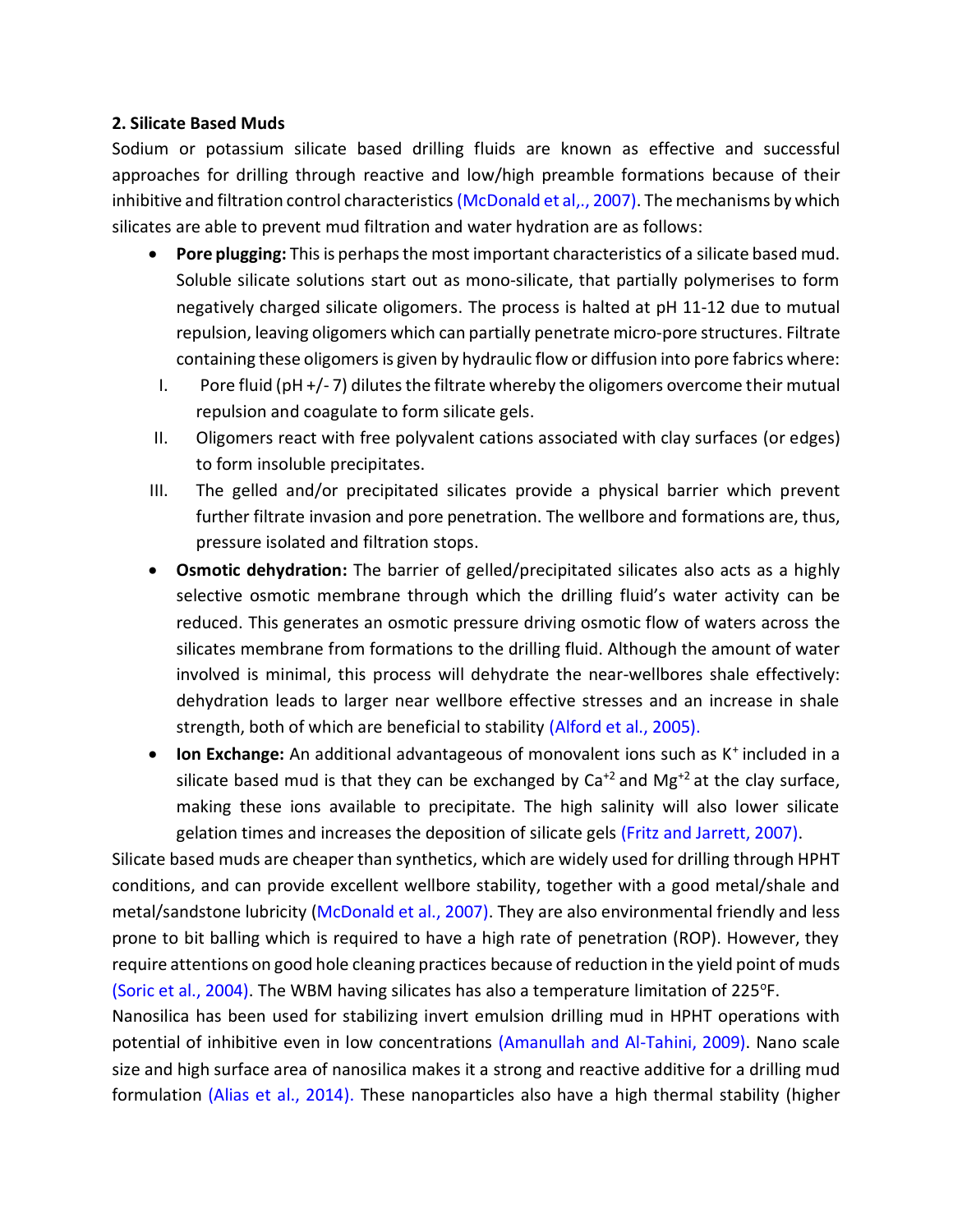than that of a conventional silicate), and are affinitive to acidic gases such as  $H_2S$  and  $CO_2$ . In other words, nanosilica based muds can overcome on many of the limitation of a conventional silicate based mud while marinating all of its advantageous. However, there are few issues regarding the rheology and dispersion of nanosilica based muds which need to be addressed and resolved before considering its possible applications. These issues are raised in this paper and solutions are provided.

## **3. Materials and Methods**

# **3.1. Materials**

For the purpose of this study, nanosilica was purchased from the US Research Nanomaterial, Inc., having a BET specific surface area of 170-200 m<sup>2</sup>/g and spherical particle size of 15-20 nm with a purity of 99.5%. Hydrochloric acid (HCl), sodium hydroxide (NaOH) together with cationic surfactant alkylbenzyldimethylammonium chloride with a molecular weight of 284 gmol<sup>-1</sup> were purchased from the Merck Schuchardt OHG, Germany. Bentonite, fresh and deionized water with the pH of 6.9-7.2 were used as part of this study to prepare mud samples required to perform the tests.

# **3.2. Zeta potential measurement**

To measure the surface charge of bentonite and nanosilica, the Malvern Zetasizer Nano-ZS of Malvern instrument was used. In this experiment, 5 mg/L of nanosilica solution was prepared, stirred with Silverson homogenizer for 10 minutes, having 0.1M HCl and 0.1M NaOH to vary the pH from 1.0 to 10.0. A similar methodology was applied when zeta potential measurements were done to determine the surface charge of bentonite.

# **3.3. Nanosilica surface charge modification**

For modifications, 2.5 wt% cationic surfactant alkylbenzyldimethylammonium chloride was dissolved into deionized water. Different concentrations of nanosilica (0.5 wt%, 1 wt% and 2 wt%) were then prepared and added to the solution while pH was adjusted in the range of 8.0-8.5 using 0.1M NaOH. The solution was then completely mixed by the Silverson homogenizer for 15 minutes, followed by ultrasonification for 1 hour in the temperature of  $60^{\circ}$ C.

## **3.4. Mud Samples**

Seven configurations of mud samples were prepared, each having a five weight-percent (5.0wt%) bentonite mixed with 350cc of fresh water. The mixture was stirred with a constant speed mixer at 11,000 rpm for 20 minutes. The nanosilica dispersed in alkylbenyldimethylammonium chloride surfactant solution, prepared earlier, was added to the samples. The mixture was then stirred at 11,000 rpm for 15 minutes. The pH of the solutions was adjusted and maintained at 8.5-9.0. Samples were hydrated for 24 hours to ensure that the clay swelling is counted. Rheological and filtration loss measurements were then conducted. Table 1 gives a summary of the mud samples prepared for the purpose of this study.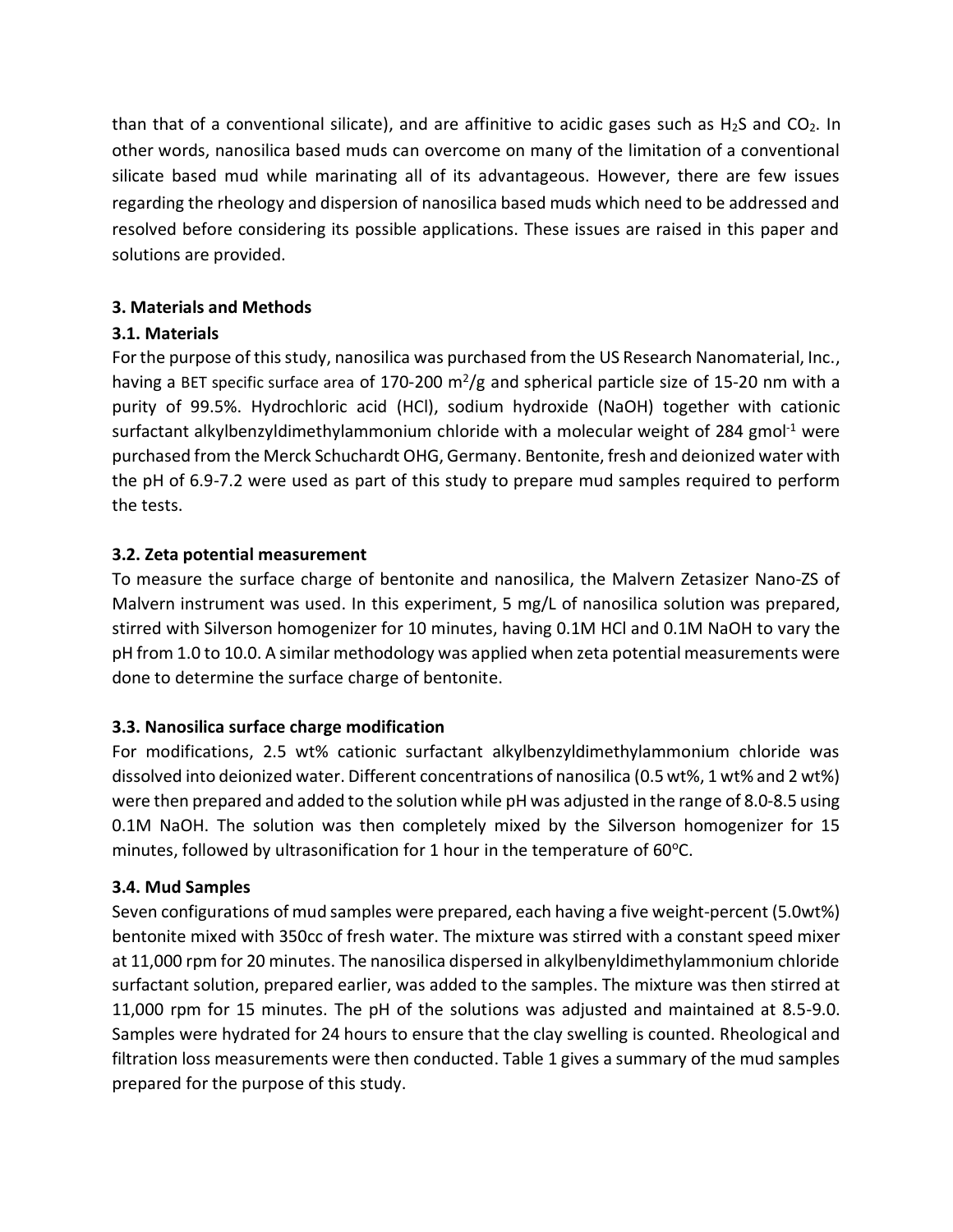| Sample concentration                              | Abbreviation      |
|---------------------------------------------------|-------------------|
| 5 wt% Bentonite                                   | <b>Base Fluid</b> |
| 5 wt% Bentonite+0.5 wt% Nanosilica                | $A-0.5wt%$        |
| 5 wt% Bentonite+1.0 wt% Nanosilica                | $A-1.0wt%$        |
| 5 wt% Bentonite+2.0 wt% Nanosilica                | $A-2.0wt%$        |
| 5 wt% Bentonite+0.5 wt% Nanosilica+2.5 wt% ABDACL | $B-0.5wt%$        |
| 5 wt% Bentonite+1.0 wt% Nanosilica+2.5 wt% ABDACL | $B-1.0wt%$        |
| 5 wt% Bentonite+2.0 wt% Nanosilica+2.5 wt% ABDACl | <b>B-2.0wt%</b>   |

Table 1: Mud samples with their abbreviated names

#### **3.5. Rheological Measurements**

Rheological measurements were done with the aid of the Fann VG viscometer model 35 following the API standard procedures recommended for the water based mud (API recommended practice 13B-1, 1997). Readings were carried out three times to ascertain consistency in the results. Rheological parameters of Bingham and Power law models including the plastic viscosity, yield point, consistency and behaviour index together with the gel strength were then determined.

#### **3.6. LPLT and HPHT Filtration Measurements**

*f*

 $\mu$ 

*sm*

Low Pressure Low Temperature (LPLT) fluid loss measurements were carried out according to the recommended API standard procedure using the LPLT filter press, at the operating pressure of 100 psi and ambient temperature. The filtrate volumes were collected every 5 minutes for each sample and the thickness of the filter cake was measured using the Fann supplied ruler.

The HPHT fluid loss tests were conducted using the HPHT filter press at the differential pressure of 500 psi (i.e., 600 psi regulated pressure and 100 psi backpressure) and the temperature of 250°F. The filtrate volume was collected at a regular time interval and the test was stopped after 30 minutes. The filter cake deposit on the filter paper was then carefully rinsed and measured. Permeability of the filter cake was determined by the rate of filtration through the filter cake as described by the Darcy's law and expressed as:

$$
\frac{dV}{dt} = \frac{K A \Delta P}{\mu h} \tag{1}
$$

where dV/dt is the rate of filtration, A is the cross-sectional area, K is the permeability, ΔP is the differential pressure,  $\mu$  is the viscosity and h is the filter cake thickness obtained from the following equation:

$$
h = \frac{V_f}{A(\frac{f_{sc}}{f_{sm}} - 1)}
$$
  
\n
$$
V_f = A \sqrt{\frac{2K\Delta P}{I}(\frac{f_{sc}}{f_{sm}} - 1)} \times \sqrt{t}
$$
\n(3)

where  $f_{\rm sc}$  is the volume fraction of solids in the filter cake,  $f_{\rm sm}$  is the volume fraction of solids in the drilling fluid and t is the time of the filtration test in minutes. It worth mentioning that the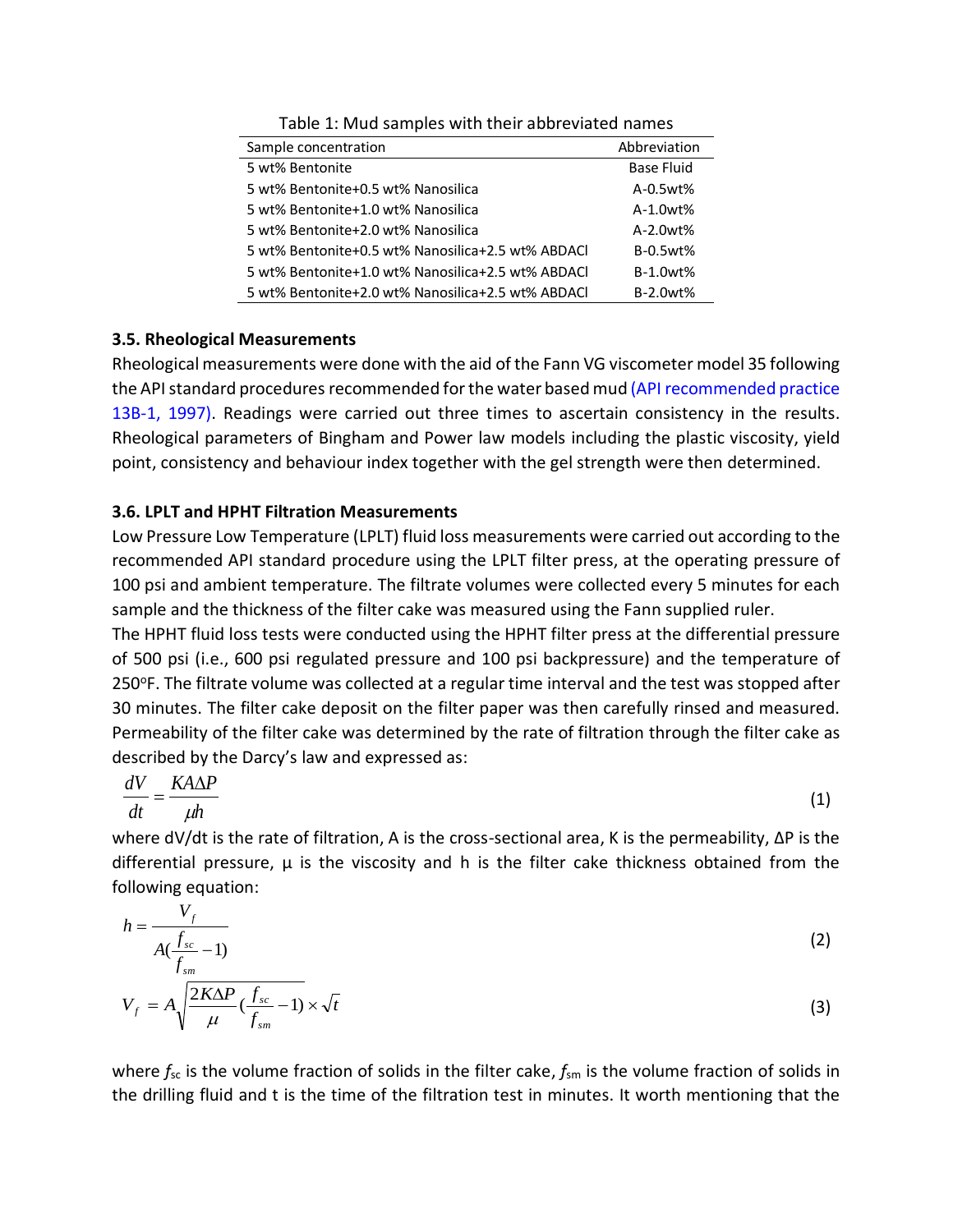cross section of the filter cakes was constant at 31.2 cm<sup>2</sup> and the viscosity of the filtrate was measured at the room temperature for determination of permeability.

## **4. Results and Discussions**

## **4.1. Zeta Potential and pH Relationships**

The Zeta Potential (ZP) apparatus measures the electrostatic charge on the surface of particles and indicates the colloidal stability of dispersed particles in an aqueous system (Hunter, 1988). The results obtained from this measurement indicated that at the pH of 1, the surface of bentonite and nanosilica particles are both negatively charged and the ZP decreases with increasing the pH of the aqueous system. At the pH of 8 to 9, the ZP of nanosilica shows a maximum negative charge which indicates the fact that at this state there is a sufficient and adequate hydroxyl group on the surface of nanosilica. Likewise, for the aqueous bentonite solution, which is also pH dependent, negative charges were observed which are responsible for the electrostatic repulsion effect between nanosilica and bentonite. A similar finding was reported by Missana and Adell, (2000) and Ma et al., (2010). Figure. 1 shows the relationship between the ZP and pH ranges of the aqueous system for bentonite and nanosilica.



Figure 1: The relationship between the ZP and pH of the aqueous system for nanosilica and bentonite

## **4.2. Modification of Nanosilica**

Figure 2 depicts the reaction mechanism taking place when nanosilica is modified by the alkylbenzyldimethylammonium chloride (ABDACl) cationic surfactant. The pH of the aqueous solution and large surfaces of nanosilica plays important roles in this modification process. The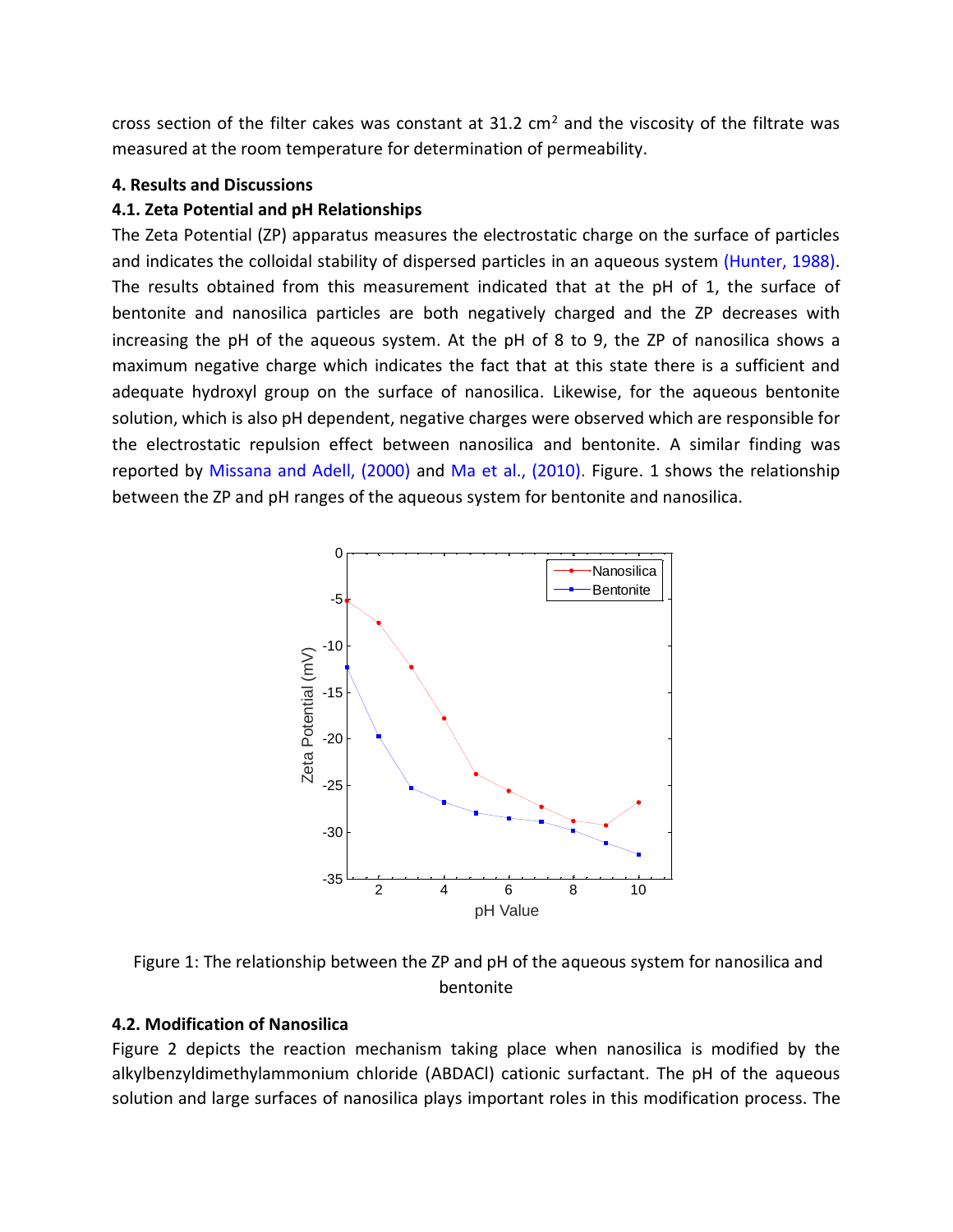pH of 8 to 9 is appropriate for the modification of nanosilica to take place because at this pH, the negative hydroxyl group located on the surface of nanosilica is readily available. Nanosilica used for this modification was within the range of 15 to 20 nm which has a large surface area by which the cationic surfactant can interact. By adding the positive cationic ABDACl surfactant, an ionic attraction between the positive surface of ABDACl surfactant and the negative surface of nanosilica occurs, resulting in having a positive charge surfactant grafted on the nanosilica through the negative hydroxyl group as shown in Figure 2. At this state, the steric repulsion between nanosilica and bentonite increases, leading to a stable mono-dispersed system. This stability was further evaluated by the ZP measurement. Figure 3 shows the size distribution of the modified nanosilica dispersed in the aqueous system in the range of  $20 - 40$  nm, where particles within the size of 30 nm have the highest intensity of 90%. Polydispersity index (PDI) value of 0.28 obtained from the size distribution analysis further confirmed the monodisperse nature of the modified nanosilica which prevents the agglomeration of nanosilica in the aqueous system.



Modified nanosilica in dispersed state

Nanosilica modified with ABDACL

Figure 2: Surface modification of nanosilica when ABDACl cationic surfactant is added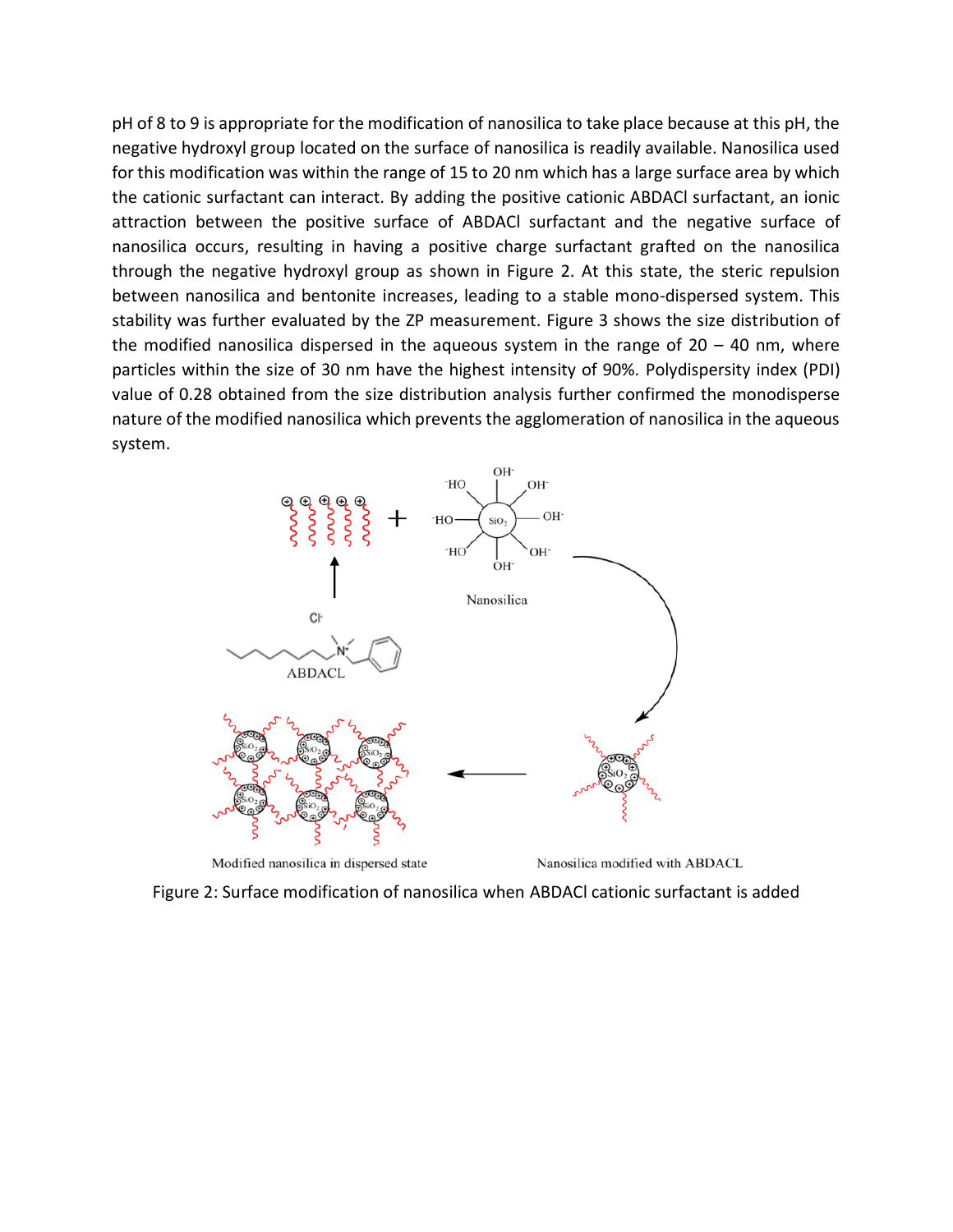

Figure 3: The modified nanosilica size distribution in an aqueous medium

Zeta Potential (ZP) is defined as the potential difference between the static layer of a fluid attached to solid particles and the dispersion system measured in mV (Hunter, 1988). The value of ZP obtained from the samples having the modified nanosilica indicated the stability of the colloidal suspension. It should be noticed that having the ZP in the range of +30 mV and -30 mV indicates the instability of nanosilica with tendency to aggregate and flocculate. Surfaces with the ZP of greater than +30 mV or less than -30 mV are generally stable. Figure 3 shows the zeta potential measurements for the unmodified and modified nanosilica surfaces with the same concentration.

As shown in Figure 4, the ZP values of the unmodified nanosilica is -23.1mV to -21.2 at 78 $^{\circ}$ F and -20.3 mV to -18.7 mV at 140°F. The ZP ranges is in the unstable region indicating the likelihood of aggregation in the aqueous medium. At this state, the interaction between the unmodified nanosilica and bentonite particles causes the viscosity of the drilling mud to increase and the yield point to decrease (Mahmoud et al., 2016). The ZP of the modified nanosilica, on the other hand, shows values of 53.3 mV to +54.6 mV at 78 $\textdegree$ F and +50.1 mV to 51.4 mV at 140 $\textdegree$ F, which are in the stable region. As a result, one may conclude that the modified nanosilica is completely dispersed in the aqueous medium and its interaction with bentonite particles increases the viscosity and the yield point of water based muds (Barry et al., 2015).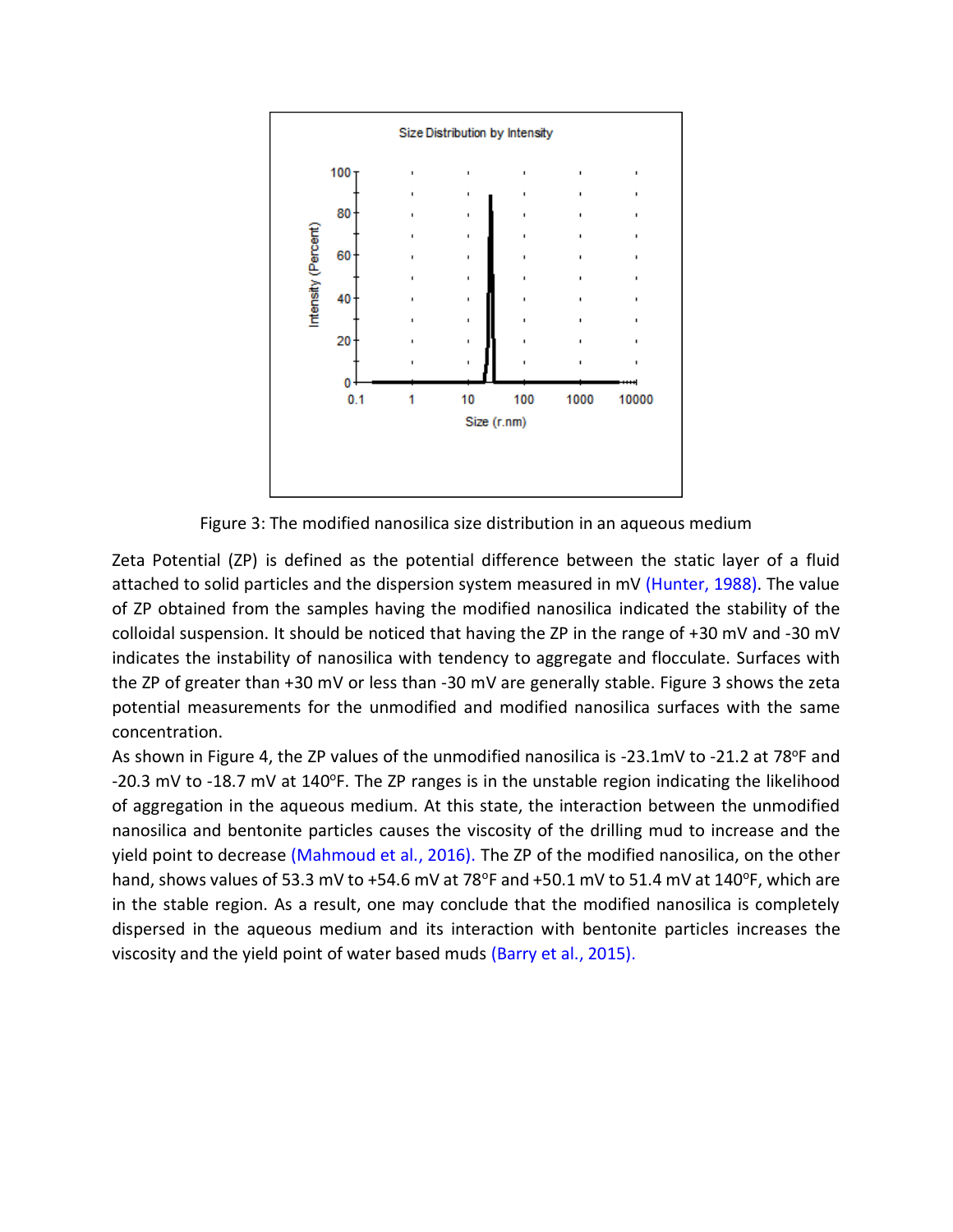

Figure 4: Zeta potentials of unmodified and modified nanosilica dispersed in the mud samples with a same concentration

#### **4.3. Rheological Properties**

The results obtained from the rheological measurements indicated that the interaction of bentonite and unmodified nanosilica in the mud samples reduces the yield point, as shown in Figure 5. In fact, the yield point of samples having 0.5 wt% and 1 wt% unmodified nanosilica is lower than the base fluid while the yield point of the sample containing 2% of unmodified nanosilica wasslightly higherthan that of the base fluid. This can be attributed to the electrostatic repulsion between bentonite particle and the unmodified nanosilica which has resulted in a deflocculated particle structure. A similar rheological behaviour was observed by Vryzas et al., (2015) and Mahmoud et al., (2016) even at a higher temperature. Figure 5 shows the rheogram of the modified nanosilica where the yield point consistently increases as the concentration of nanosilica increases. This could be as a result of flocculation of bentonite particles in the presence of active positive charged nanosilica particles. Table 2 summarises the rheological parameters of the mud samples having unmodified and modified nanosilica additives.

It is evident from Table 2 that the plastic viscosity of mud samples having unmodified and modified nanosilica increases as the concentration of nanosilica increases. It is known that a relatively low plastic viscosity is often required for having a high efficiency during drilling as the viscosity of the mud increases automatically when it is exposed to cuttings. Therefore, a high viscous mud may not be really in demand when nanosilica is added. According to the studies conducted by Jain et al. (2015) and Ismael et al. (2016), the plastic viscosity of muds having nanoparticles should not exceed 18 to 29 cP at 78°F to ensure that it can still be properly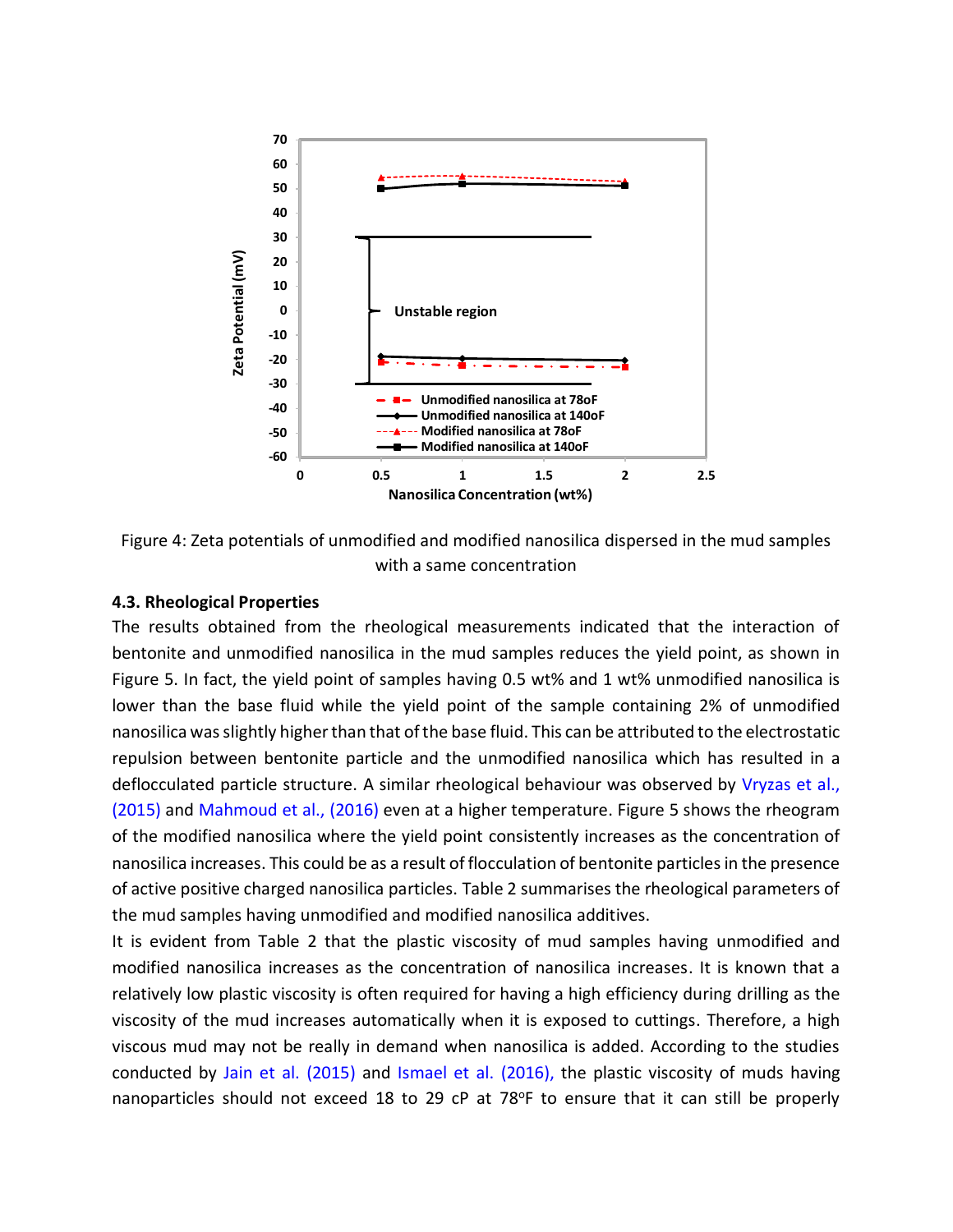circulated without inducing too much frictional pressure loss. Interestingly, plastic viscosity of the mud sample containing modified nanosilica obtained is within the required range.



Figure 5: The shear stress-strain rate plot of water based mud having (a) unmodified nanosilica (b) modified nanosilica in its composition

The gel strength of a drilling fluid describes the behaviour of the drilling fluid when the drilling operation is stopped by shutting down the pump (Kelessidis et al., 2006). Gel properties of the drilling mud prevent cuttings and solid particles of mud from settling down to the bottom of the hole, increasing the chance of stuck pipe. A high gel strength, however, requires a high pump pressure to re-start the circulation and may cause difficulty during drilling. Guo et al. (2006) indicated that the gel strength for water based mud without nanoparticles should be within the range of 6 to 8 lb/100 ft<sup>2</sup> which is in agreement with the values reported for the base fluid of this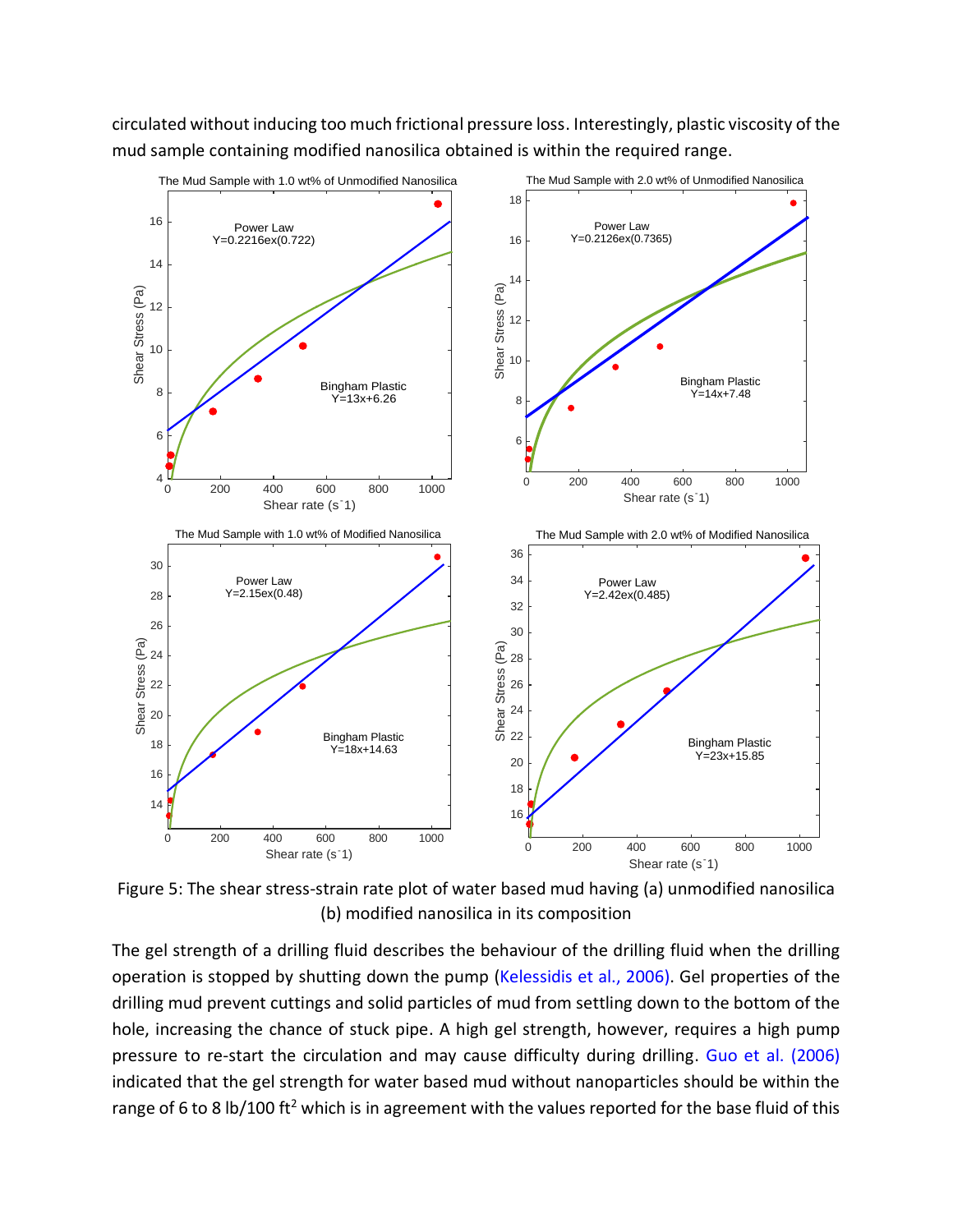study. This range for the nanoparticle application of water based mud is within 6-10 lb/100 ft<sup>2</sup> (Ismail et al., 2016) which is close to the values obtained from the samples having unmodified nanosilica. For the samples containing modified nanosilica, however, a higher value was observed which could be due to well dispersed solid content in the samples and the interaction of the surfactant with bentonite particles in the aqueous system. This difference between the gel strength of modified and unmodified nanosilica bearing mud samples does not seem to be large enough to cause any re-circulation difficulties.

#### **4.4. Rheological Models**

Bingham plastic and Power law models were used to explain the rheological behaviour of the mud samples (see table 2 and Figure 5). The results obtained indicated that the flow behaviour index (n) of all samples is less than unity which is an indication of the shear thinning behaviour. Consistency index (k) for the samples having unmodified nanosilica was far less than that of the base fluid while samples with the modified nanosilica had the consistency index of bigger than that of the base fluid. This is important to know because as the parameter k increases, the hole cleaning capacity of the drilling fluid increases due to having a higher annular viscosity (Sadeghalvaad and Sabbaghi, 2014).

|                   |            | Bingham plastic model |        | Power law model |        |        |                                       |
|-------------------|------------|-----------------------|--------|-----------------|--------|--------|---------------------------------------|
| Sample            | YP<br>(Pa) | PV<br>(cP)            | $R^2$  | Κ<br>$(Pa.S^n)$ | n      | $R^2$  | 10mins Gel Strength<br>$(lb/100ft^2)$ |
| <b>Base Fluid</b> | 7.12       | 10.00                 | 0.9961 | 0.9708          | 0.4851 | 0.9938 | 7.00                                  |
| A-0.5wt%          | 5.74       | 11.00                 | 0.9968 | 0.2471          | 0.6877 | 0.9953 | 8.00                                  |
| A-1.0wt%          | 6.26       | 13.00                 | 0.9986 | 0.2216          | 0.7220 | 0.9941 | 10.00                                 |
| $A-2.0wt%$        | 7.48       | 14.00                 | 0.9982 | 0.2126          | 0.7365 | 0.9963 | 10.00                                 |
| <b>B-0.5wt%</b>   | 12.86      | 15.00                 | 0.9975 | 2.2831          | 0.4592 | 0.9976 | 12.00                                 |
| <b>B-1.0wt%</b>   | 14.63      | 18.00                 | 0.9984 | 2.1507          | 0.4805 | 0.9951 | 13.00                                 |
| <b>B-2.0wt%</b>   | 15.85      | 23.00                 | 0.9981 | 2.4270          | 0.4851 | 0.9934 | 13.00                                 |

Table 2: Rheological properties of Bentonite-WBF with unmodified and modified nanosilica additives

It is known that water based muds are non-Newtonian fluids with shear thinning characteristics where viscosity decreases as the shear rate increases (Ismail et al., 2016). Figure 6 shows the relationship between the viscosity and shear rate of the mud samples prepared in his study. As shown in Figure 6, the mud samples exhibit a shear thinning characteristics and samples with the modified nanosilica promote the attraction between the positively charged nanosilica and negatively charged bentonite particles via face-to-face and edge-to-face interaction. This attraction results in formation of a rigid bentonite structure which increases the plastic viscosity and yield point of the mud (Jung et al., 2011).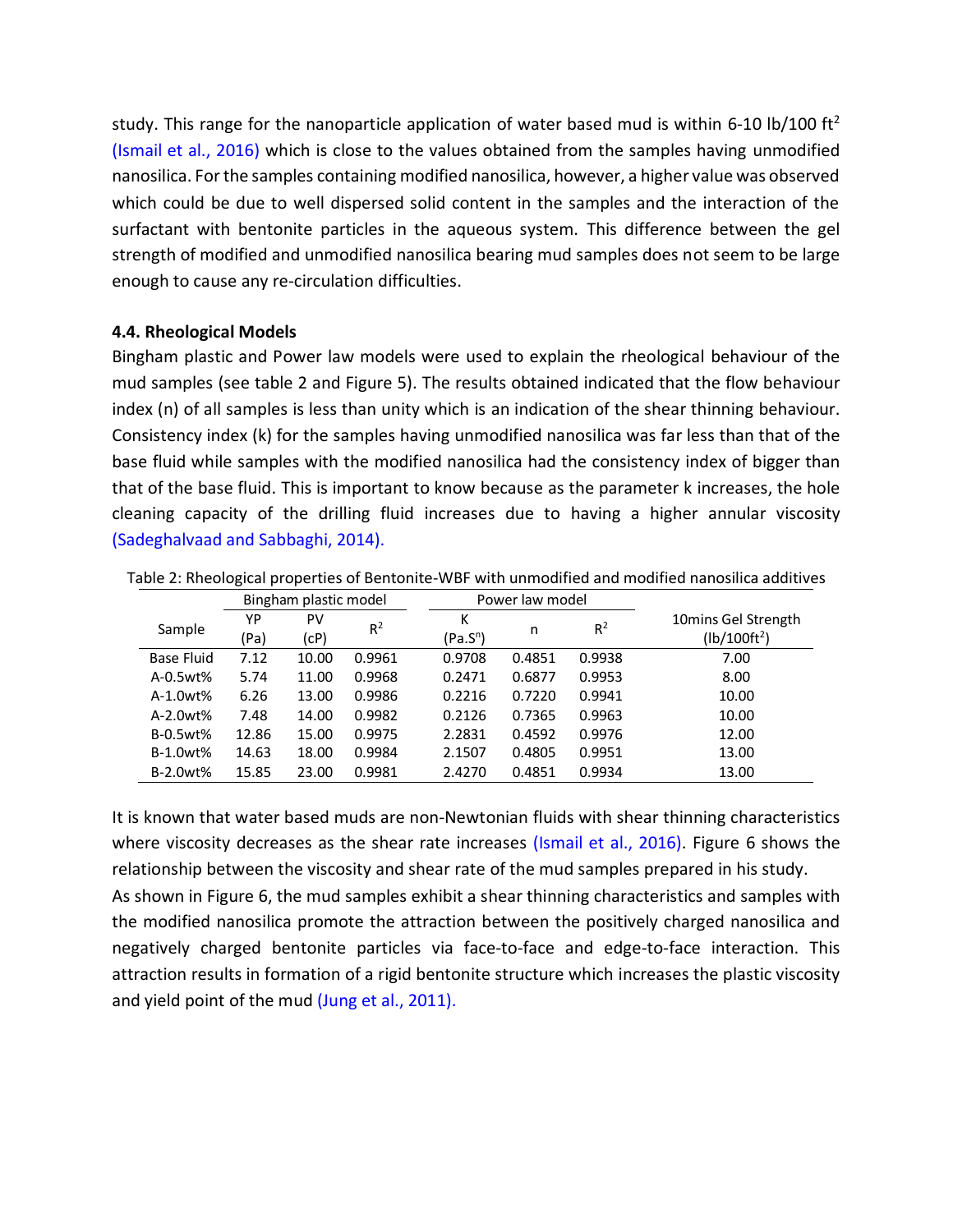

Figure 6: Viscosity-Shear rate relationships of mud samples having (a) unmodified nanosilica (b) modified nanosilica

#### **4.5. LPLT filtration**

Filtrate characteristics of water based muds depend on the nature and quantity of colloidal materials included. Hence, an effective fluid loss control is achieved by adding substantial amount of certain colloidal materials (Kelessidis et al., 2006). In this study, the LPLT filtration test was conducted for all of the mud samples prepared using the modified and unmodified nanosilica. Figure 7 shows the cumulative filtrate volume plotted against the square-root of time derived from Equation (3). Table 3 summarizes the cumulative filtrate volume, the percentage of changes in the filtrate volume and the mud thickness measured.

| modified and unmodified nanosiilda |                            |                          |                       |  |  |
|------------------------------------|----------------------------|--------------------------|-----------------------|--|--|
| Samples                            | Cumulative Filtrate Volume | <b>Filtration Change</b> | Filter cake thickness |  |  |
|                                    | (mL)                       | (%)                      | $\frac{1}{2}$ inch)   |  |  |
| Base Fluid                         | 9.5                        |                          | 4.0                   |  |  |
| A-0.5wt%                           | 9.8                        | $+3.2$                   | 4.0                   |  |  |
| A-1.0wt%                           | 10.2                       | $+7.4$                   | 4.5                   |  |  |
| A-2.0wt%                           | 11.3                       | $+18.9$                  | 4.5                   |  |  |
| <b>B-0.5wt%</b>                    | 8.2                        | $-13.7$                  | 3.5                   |  |  |
| <b>B-1.0wt%</b>                    | 7.4                        | $-22.1$                  | 3.5                   |  |  |
| B-2.0wt%                           | 5.8                        | $-38.9$                  | 3.0                   |  |  |

Table 3: LPLT filtration volumes and mud thicknesses obtained from the samples having modified and unmodified nanosilica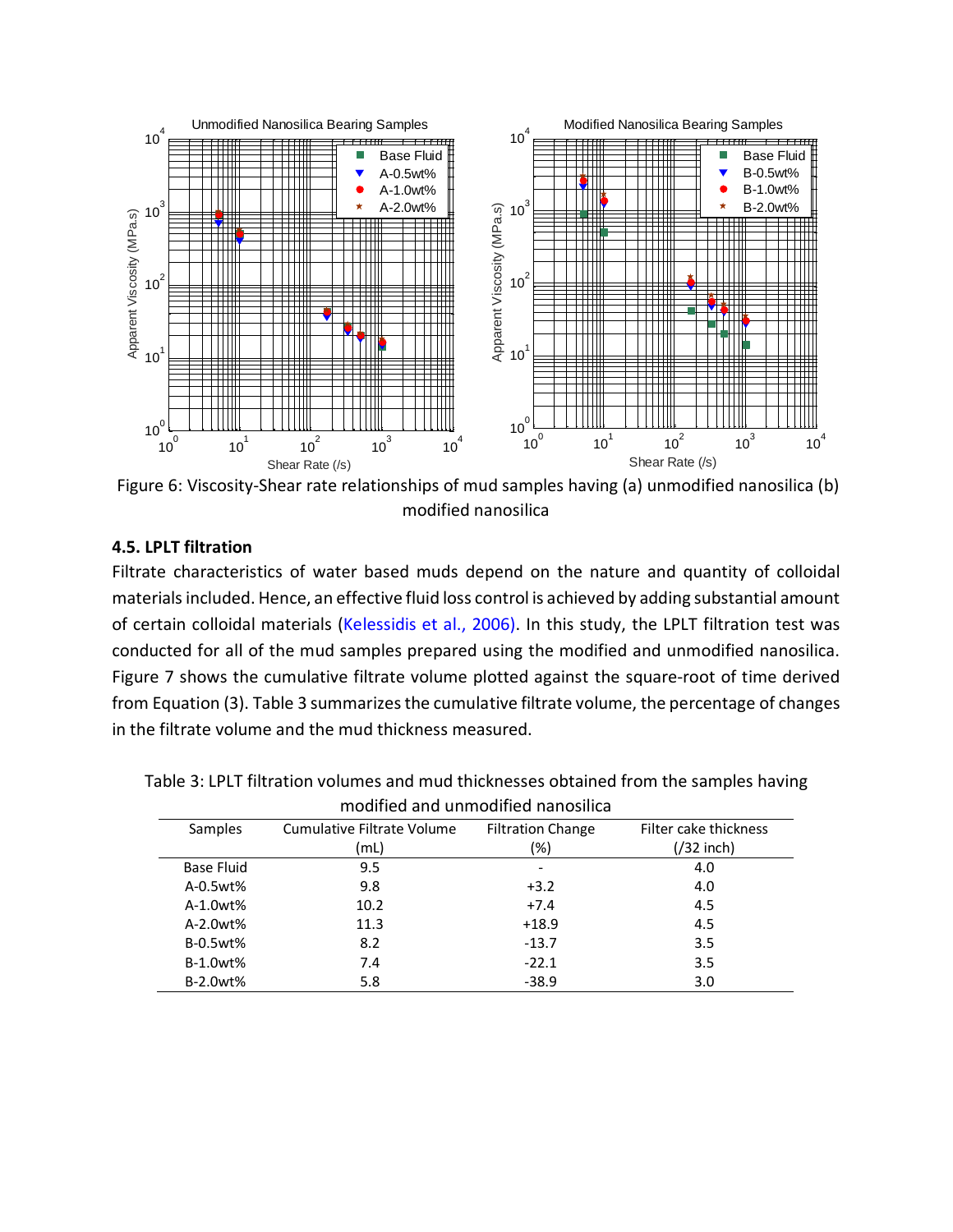

Figure 7: Cumulative filtrate volumes of the mud samples containing modified and unmodified nanosilica obtained from LPLT tests

The results obtained indicated that the base fluid had a 9.5 mL filtrate volume while that of the samples with the unmodified nanosilica was higher by 11.3 mL. This increase in the filtrate volume is linked to the deflocculation of bentonite particles due to the electrostatic repulsion between the unmodified nanosilica and bentonite particles via face-to-face interaction which has resulted in failure to build a linked structure (see Fig. 8(a)). Samples with the modified nanosilica, on the other hand, gave a significant reduction in the cumulative filtrate volume by reaching to 5.8 mL in the sample having 2.0 wt% modified nanosilica. This reduction can be attributed to the electrostatic attraction via the interaction of face-to-face (modified nanosilica-bentonite) and edge-to-face (positive edge bentonite-negative face bentonite) as depicted in Fig. 8(b). The attraction traps the modified nanosilica between the bentonite particles and forms a linked structure retaining the fluid within the structure and resulting in reduction in the filtrate volume. From Table 3, it is also observed that the filter cake of the sample having 2.0 wt% modified nanosilica reduces by as much as 33.3% compared to the same sample having the unmodified nanosilica which indicates the application of the modified nanosilica in enhancing the filtration control properties of the water based mud.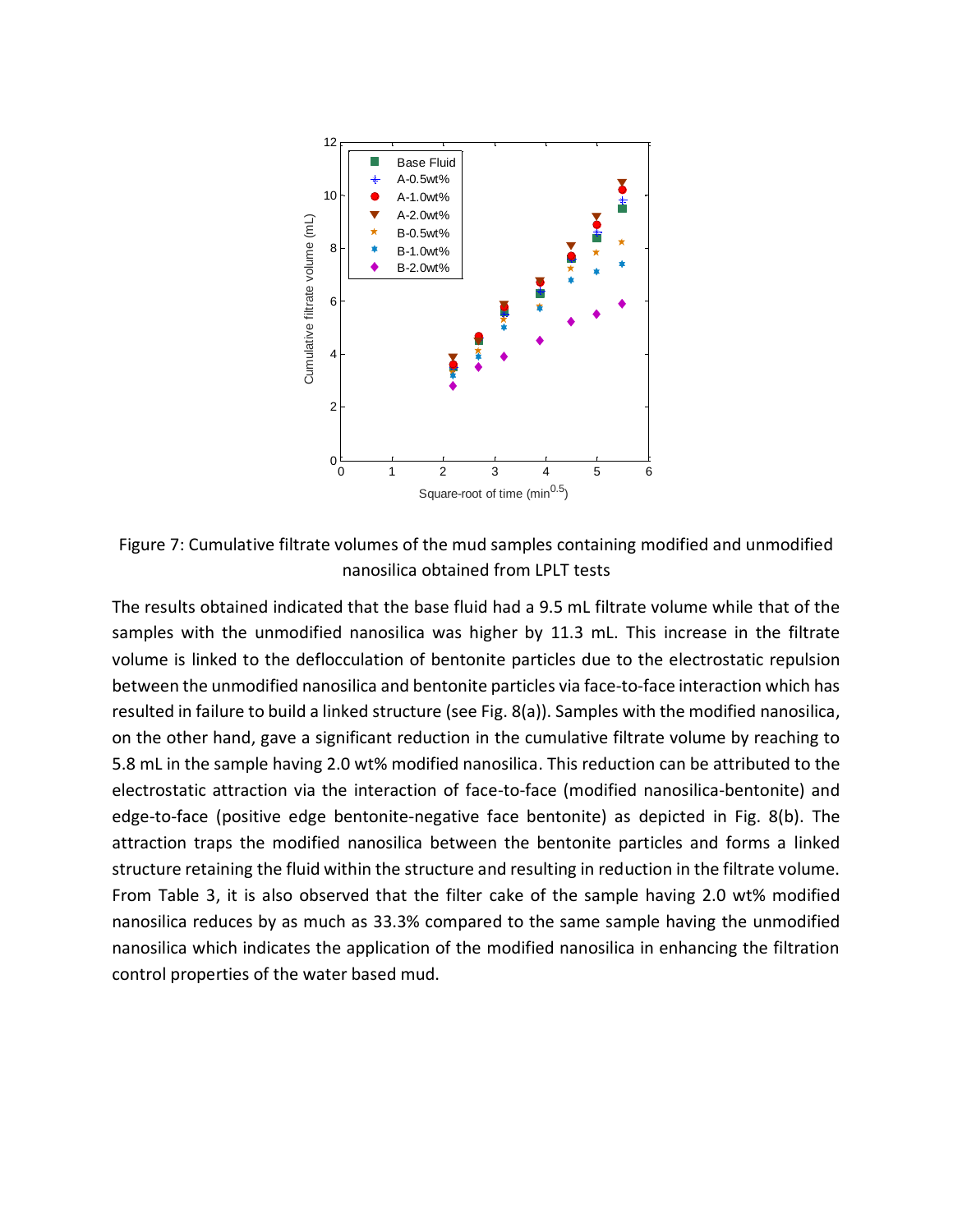

Figure 8: Repulsion and attraction between bentonite particles and (a) unmodified (b) modified nanosilica

## **4.6. HPHT filtration**

Table 4 summarizes the filtration behaviour of the unmodified and modified nanosilica mud samples under the HPHT condition. The filtration volume change of the samples having 0.5 wt%, 1.0 wt% and 2.0 wt% unmodified nanosilica increased by 28.6%, 22.9% and 20.0% respectively compared to that of the base fluid sample while the thickness of the filter cake increases by as much as 12.5% for the same samples. The filter cake permeability measured as reported in Table 4 revealed a higher permeability for the unmodified nanosilica bearing samples compared to the base fluid. This indicates the formation of a poor rigid structure network of bentonite and unmodified nanosilica which results in deflocculation. It can then be concluded that, at elevated temperatures, bentonite particle tends to degrade and have to be supported by suitable additives, as otherwise high filtrate loss may take place. This effect explains the higher filtrate volume at HPHT condition compared to LPHT condition.

| Sample            | <b>Cumulative Filtrate</b><br>Volume (mL) | <b>Filtration Change</b><br>(%) | Filter cake thickness<br>$\frac{1}{32}$ inch) | Filter cake permeability<br>$x10^{-4}$ (mD) |
|-------------------|-------------------------------------------|---------------------------------|-----------------------------------------------|---------------------------------------------|
| <b>Base Fluid</b> | 35                                        | $\overline{\phantom{a}}$        | 4.0                                           | 1.75                                        |
| A-0.5wt%          | 45                                        | $+28.6$                         | 4.0                                           | 2.53                                        |
| A-1.0wt%          | 43                                        | $+22.9$                         | 4.5                                           | 2.41                                        |
| A-2.0wt%          | 42                                        | $+20.0$                         | 4.5                                           | 2.36                                        |
| B-0.5wt%          | 30                                        | $-14.3$                         | 3.5                                           | 1.31                                        |
| B-1.0wt%          | 29                                        | $-17.1$                         | 3.5                                           | 1.27                                        |
| B-2.0wt%          | 24                                        | $-31.4$                         | 3.5                                           | 1.00                                        |

Table 4: HPHT filtration volumes and mud thicknesses of modified and unmodified samples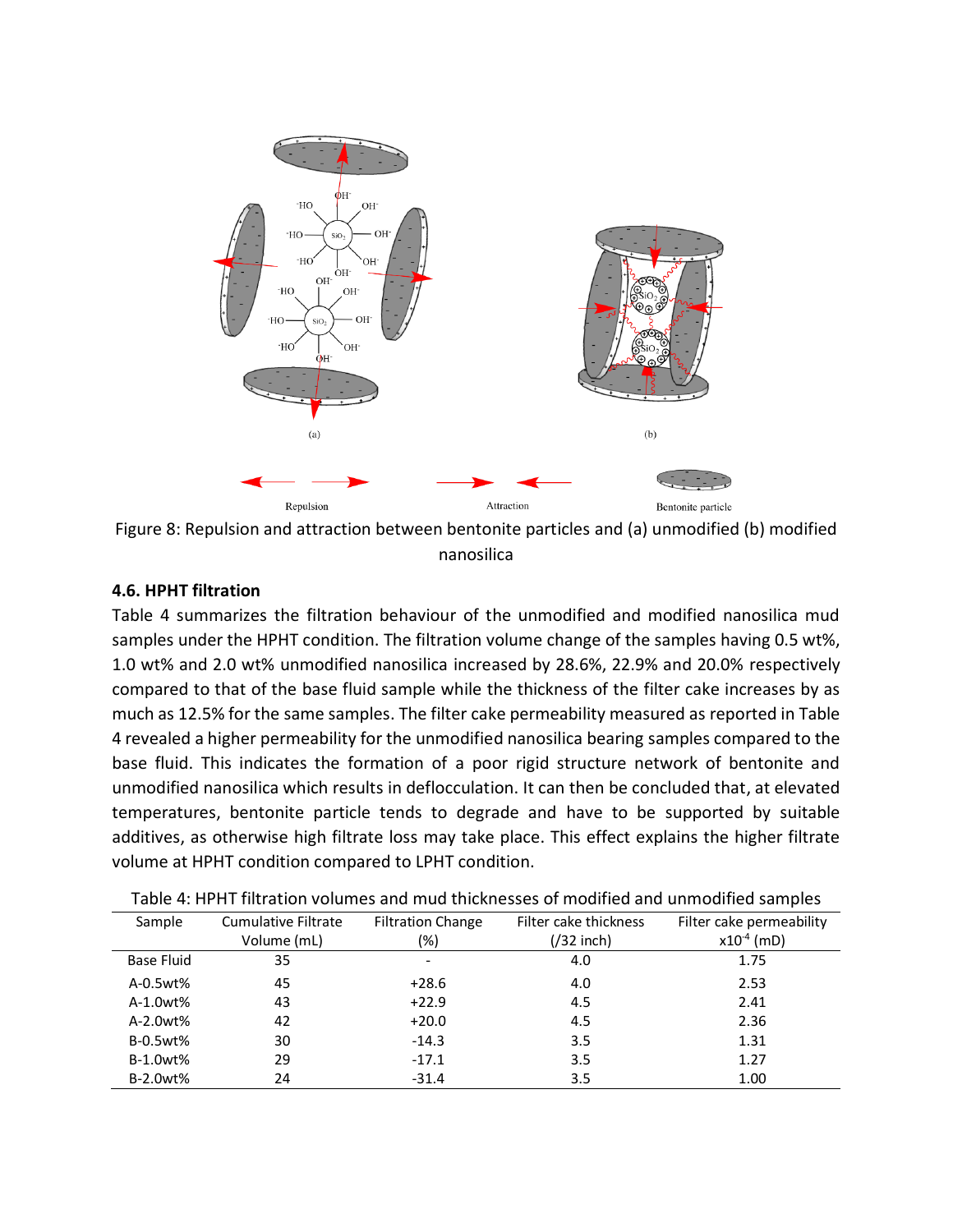

Figure 9: Filter cake filtrations under the HPHT condition for (a) unmodified (b) modified nanosilica bearing samples

The results obtained for the modified nanosilica bearing samples, on the other hand, highlighted that there are as much as 31.4% reduction in the filtrate volume compared to that of the base fluid. It was also found that the sample having 2.0 wt% modified nanosilica gives a 45.2% reduction in the filtrate volume compared to that of the unmodified nanosilica under the HPHT condition. The other observation made and shown in Figure 9 indicated that the filter cake permeability for the sample with 2.0 wt% modified nanosilica was lower than that of the unmodified nanosilica. In fact, the filter cake of the modified sample was thin and non-erodible while that of the unmodified one was soft with a higher permeability. This supports the theoretical idea of the formation of the rigid structure network between bentonite and modified nanosilica as a result of electrostatic attraction. From this discussion, it can be concluded that 2.0 wt% modified nanosilica would be the best choice to control the fluid loss but a lower percentage might be selected if a lower viscosity and yield point is required for the water based mud to have a better efficiency during drilling.

#### **5. Conclusion**

In this study, an experimental investigation was done to evaluate rheological and filtration characteristics of water based muds formulated with nanosilica additives. The results obtained from zeta potential measurements confirmed that bentonite and nanosilica particles bears a negative charge and evidently repel each other in an aqueous environment. As a result, nanosilica was modified with a cationic surfactant alkylbenzyldimethylammonium chloride. The rheological study of the unmodified nanosilica bearing mud sample shows the reduction of yield point and increase of plastic viscosity. Conversely, the rheology of the mud sample having the modified nanosilica showed an increase in both yield point and plastic viscosity. It was also found that the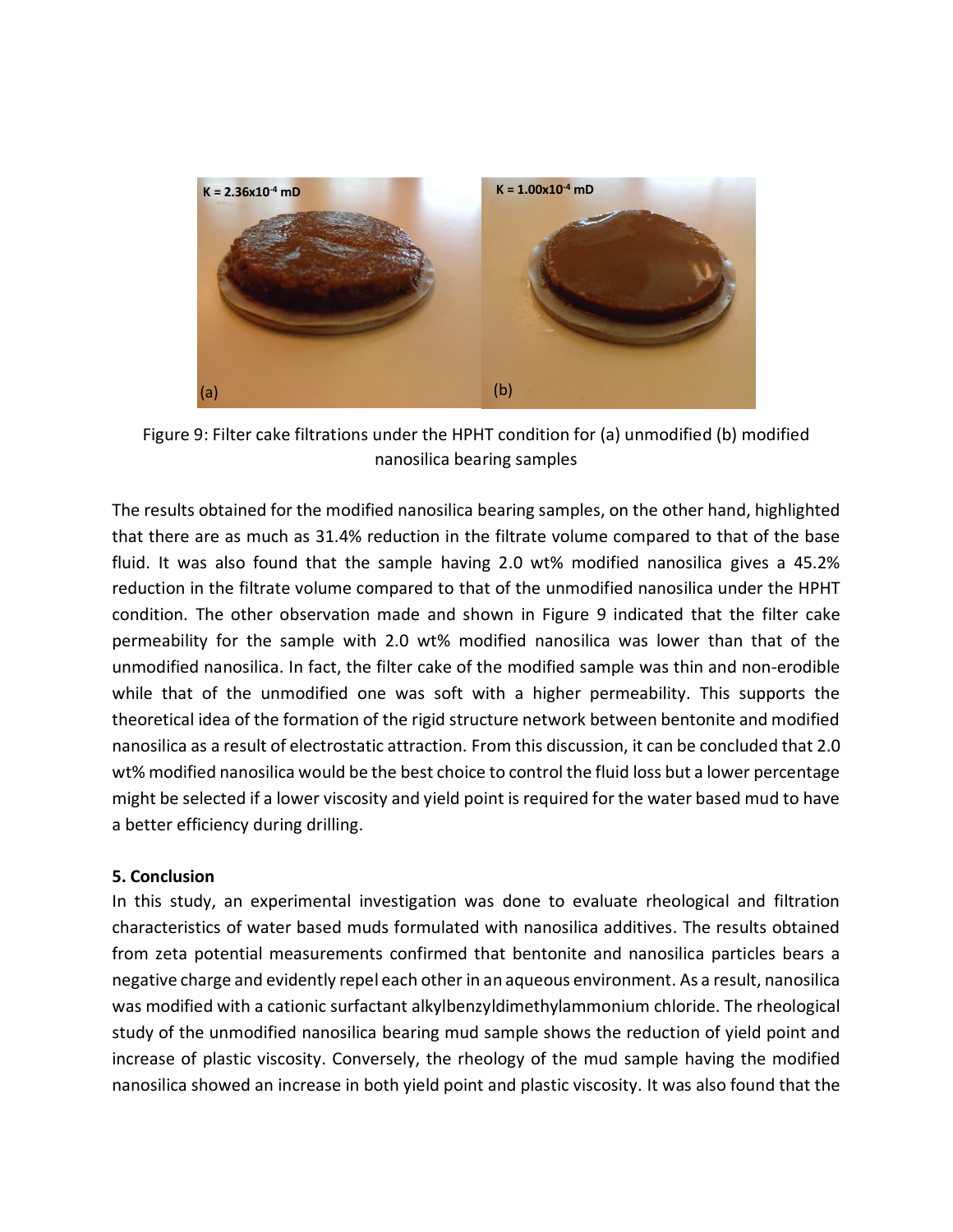gel strength of both modified and unmodified samples increases when it was compared to that of the base fluid.

The filtration study under the LPLT condition indicates that the unmodified samples shows a high filtrate volume and filter cake thickness. This could be attributed to the fact that bentonite particle and unmodified nanosilica repel each other resulting in formation of a weak structure. Conversely, the results obtained from performing the LPLT filtration tests on the modified nanosilica bearing samples revealed a lower filtrate volume and filter cake thickness compared to the base fluid and unmodified samples. This could be due to that strong electrostatic attraction between bentonite particle and modified nanosilica. Under the HPHT condition, the modified mud samples showed a lower filtrate volume and filter cake thickness together with a lower permeability of filter cake compared to other samples. It can be concluded that adding the modified nanosilica to formulate water based mud improves filtration control properties significantly but caution should be taken in using it when a low viscous and gel strength mud is required.

#### **References**

- Abdo, J., Haneef, M.D., 2013. Clay nanoparticles modified drilling fluid for drilling of deep hydrocarbon wells. Appl. Clay Sci. 86, 76-82.
- Ahualli, S., Iglesias, G.R., Wachter, W., Dulle, M., Minami, D., Glatter, O., 2011. Adsorption of anionic and cationic surfactants on anionic colloids: supercharging and destabilization. Langmuir. 27, 9182-9192.
- Alford, S. E., Asko, A., Campbell, M., Aston, M.S., Kvalvaag, E. K. 2005. Silicate based fluid, mud recovery system combine to stabilize surface formations of Azeri Wells, SPE/IADC conference drilling conference, Amsterdam, the Netherland, SPE/IADC 92769
- Amanullah, M., Al-Tahini, A.M., 2009. Nano-technology its significance in smart fluid development for oil and gas field application. Paper Presented at SPE Saudi Arabia Section Technical Symposium, Al-Khobar, Saudi Arabia, 9-11 May, pp. 1-12.
- Amanullah, M., Al-Arfaj, M.K., Al-Abdullatif, Z.A., 2011. Preliminary test results of nano-based drilling fluids for oil and gas application. Paper Presented at SPE/IADC Drilling Conference and Exhibition, Amsterdam, The Netherlands, 1-3 March, pp. 1-9.
- Barry, M.M., Jung, Y., Jung-Kun, L., Phuoc, T.X., 2015. Fluid filtration and rheological properties of nanoparticle additive and intercalated clay hybrid bentonite drilling fluids. J. Pet. Sci. Eng 127, 338-346.
- Bourgoyne Jr, A.T., Millheim, K.K., Chenevert, M.E., Young Jr, F.S., 1986. Applied Drilling Engineering. SPE textbook series, Vol 2.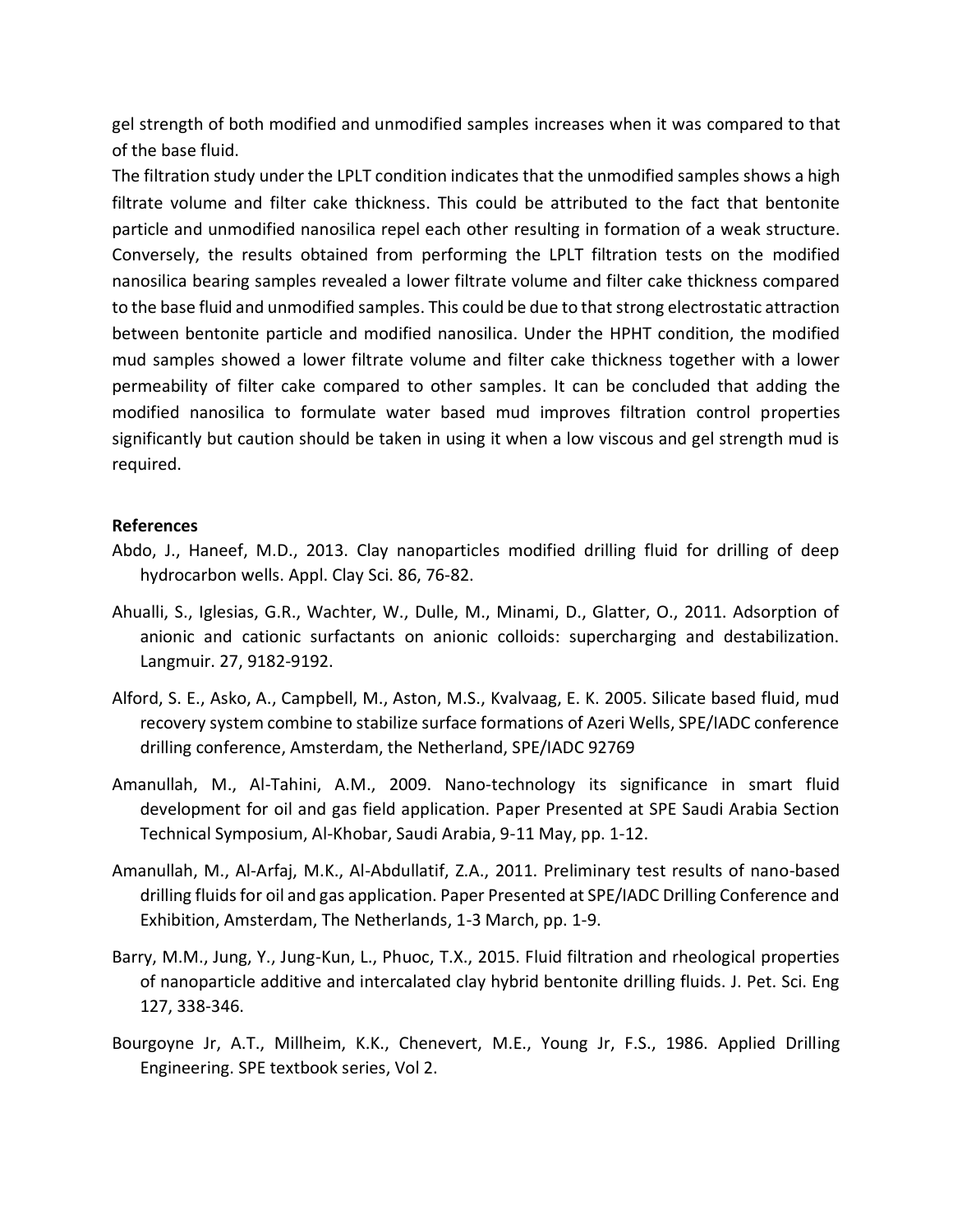- Ghanbari, S., Naderifar, A., 2016. Enhancing the physical plugging behavior of colloidal silica nanoparticles using binomial size distribution. J. Nat. Gas. Sci. Eng 30, 213-220.
- Guo, J., Yan, J., Fan, W., Zhang, H., 2006. Applications of strongly inhibitive silicate-based drilling fluids in troublesome shale formations in Sudan. J. Pet. Sci. Eng 50, 195-203.
- Hafshejani, K.S., Moslemizadeh, A., Shahbazi, K., 2016. A novel bio-based deflocculant for bentonite drilling mud. Appl. Clay Sci. 127-128, 23-24.
- Hoelscher, K.P., De Stefano, G., Riley, M., Young, S., 2012. Application of nano-technology in drilling fluids. Paper Presented at SPE International Oilfield Nanotechnology Conference and Exhibition, Noordwijk, The Netherlands, 12-14 June, pp. 1-7.
- Hunter, R.J., 1988. Zeta potential in colloidal science: principles and applications. London: Academic presss.
- Ismail, A.R., Aftab, A., Ibupoto, Z.H., Zolkifile, N., 2016. The novel approach for the enhancement of rheological properties of water-based drilling fluids by using multi-walled carbon nanotube, nanosilica and glass beads. J. Pet. Sci. Eng 139, 264-275.
- Jain, R., Mahto, V., Sharma, V.P., 2015. Evaluation of polyacrylamide-grafted-polyethylene glycol/silica nanocomposite as potential additives in water-based drilling mud for reactive shale. J. Nat. Gas. Sci. 26, 526-537.
- Jung, Y., Son, Y,-H., Lee, J,-K, Phuoc, T.X., Soong, Y., Chyu, M.K., 2011. Rheological behaviour of clay nanoparticle hybrid-added bentonite suspensions: specific role of hybrid additives on the gelation of clay based fluids. ACS Appl. Matter. Interfaces 3(9), 3515-3522.
- Kelessidis, V.C., Tsamantaki, C., Pasadakis, N., Repouskou, E., Hamilaki, E., 2006. Permeability, porosity and surface characteristics of filter cakes from water bentonite suspensions. Paper presented at 6th International Conference on Advances in Fluid Mechanics, Skiathos, Greece, Computational Methods in Multiphase Flow, IV, Volume 56.
- Luckham, P.F., Rossi, S., 1999. The colloidal and rheological properties of bentonite suspensions. Adv. Colloid Interface Sci. 82 (13), 43-92.
- Ma, X.-k, Lee, N., Oh, H., Kim, J., Rhee, C., 2010. Surface modification and characterization of highly dispersed silica nanoparticles by a cationic surfactant. Colloids and Surfaces A: Physicochem. Eng. Aspects 358, 172-176.
- Mahmoud, O., Nasr-El-Din, H.A., Vryzas, Z., Kelessidis, V.C., 2016. Nanoparticle-based drilling fluids for minimizing formation damage in HP/HT applications. Paper presented at SPE International Conference and Exhibition on Formation Damage Control, Lafayette, Louisiana, USA, 24-26 February.